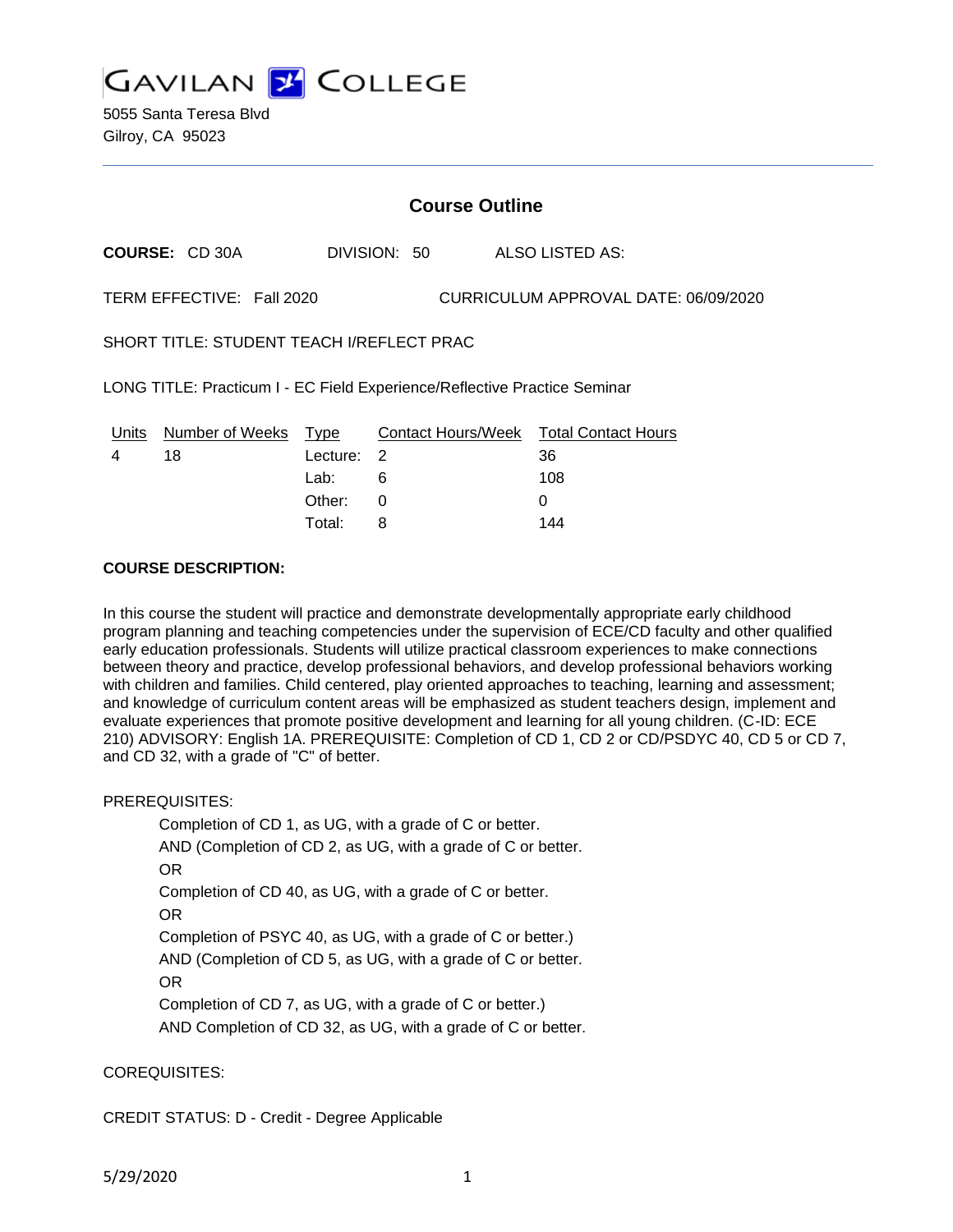#### GRADING MODES

L - Standard Letter Grade

#### REPEATABILITY: N - Course may not be repeated

#### SCHEDULE TYPES:

- 02 Lecture and/or discussion
- 03 Lecture/Laboratory
- 04 Laboratory/Studio/Activity
- 04A Laboratory LEH 0.65
- 05 Hybrid
- 71 Dist. Ed Internet Simultaneous
- 72 Dist. Ed Internet Delayed
- 73 Dist. Ed Internet Delayed LAB
- 73A Dist. Ed Internet LAB-LEH 0.65

## **STUDENT LEARNING OUTCOMES:**

1. Integrate understanding of children's development and needs to develop and maintain healthy, safe, respectful, supportive and challenging learning environments for all children.

Measure of assessment: Written, oral and practice assignments.

Year assessed, or planned year of assessment: 2016 Semester: Fall

2. Evaluate the effectiveness of an early childhood curriculum, classroom, teaching strategies and how teachers involve families in their children's development and learning to improve teaching practices for all children.

Measure of assessment: Written, oral and practice assignments.

Year assessed, or planned year of assessment: 2016 Semester: Fall

3. Creating/designing, implementation, and evaluation of curriculum activities that are based on observation and assessment of young children.

Measure of assessment: Written, oral and practice assignments.

Year assessed, or planned year of assessment: 2016 Semester: Fall

4. Select, apply, and evaluate a variety of effective approaches, strategies, and techniques; including purposeful play; supporting students' learning and development and positive relationships with children and adults.

Measure of assessment: Written, oral and practice assignments.

Year assessed, or planned year of assessment: 2016

Semester: Fall

5. Critically assess one's own teaching experiences to guide and inform practice.

Measure of assessment: Written, oral and practice assignments.

Year assessed, or planned year of assessment: 2016 Semester: Fall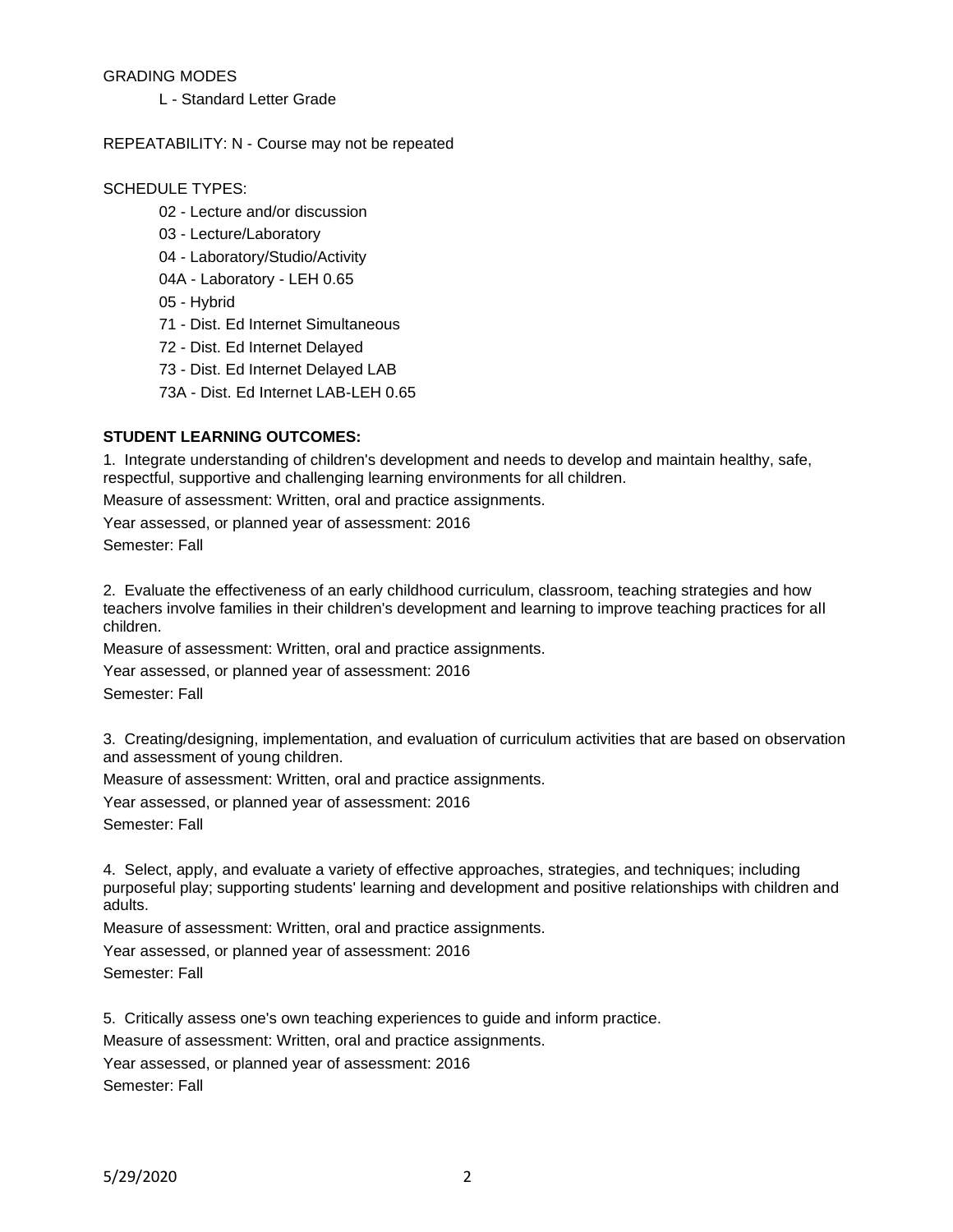6. Implement the cycle of reflective practice.

Measure of assessment: Written, oral and practice assignments.

Year assessed, or planned year of assessment: 2018

Semester: Fall

## **CONTENT, STUDENT PERFORMANCE OBJECTIVES, OUT-OF-CLASS ASSIGNMENTS**

Curriculum Approval Date: 06/09/2020

2 Hours - Lecture

CONTENT: Course introduction, overview of student teaching, teaching philosophies, and practicum experiences, and reflective practice principles and process. Teacher qualifications, ECE career ladder and professional behaviors in the field.

STUDENT PERFORMANCE OBJECTIVES (SPO): Students will complete a reflective teaching activity and begin their reflective journal. Describe the purpose and process of reflective practice.

6 hours - Lab

Lab Experience: Introduction to children and the early childhood environment, work with children.

2 Hours - Lecture

CONTENT: Current teaching practices and curriculum frameworks. Review of the NAEYC Code of Ethics.

SPO: Describe observations on the variety of teaching roles, strategies and styles that reflect developmentally appropriate, culturally respectful and linguistically appropriate practices in the classroom.

6 hours - Lab

Lab Experience: Complete experience plans, reflections and work with children.

2 Hours - Lecture

CONTENT: Creating classroom culture and building relationships.

SPO: Relationship building practices will be observed, discussed and demonstrated. Analyze classroom space and daily routines in terms of their effect on the behavior and interactions of children and teachers. Describe strategies for promoting appropriate problem solving, conflict resolution, and pro social behaviors. Students will review and discuss a variety of ways to document their experiences with children.

6 hours - Lab

Lab Experience: Complete experience plans, reflections and work with children.

2 Hours - Lecture

CONTENT: Curriculum materials and "intentional" environments.

SPO: Students will set up environments, collect materials and carry out indoor/outdoor learning experiences with children which are developmentally, culturally and linguistically appropriate and play-based.

6 hours - Lab

Lab Experience: Complete experience plans, reflections and work with children.

2 Hours - Lecture

CONTENT: Assessment and Documentation.

SPO: Students will review the CA DRDP-PS tool and begin the development of a developmental portfolio on one child in their group.

6 hours - Lab

Lab Experience: Complete experience plans, reflections and work with children.

2 Hours - Lecture

CONTENT: Diverse abilities, learning styles and temperaments.

SPO: Students will discuss the children they are working with in terms of adaptations needed to support the development of children with diverse abilities, learning styles and temperaments.

6 hours - Lab

Lab Experience: Complete experience plans, reflections and work with children.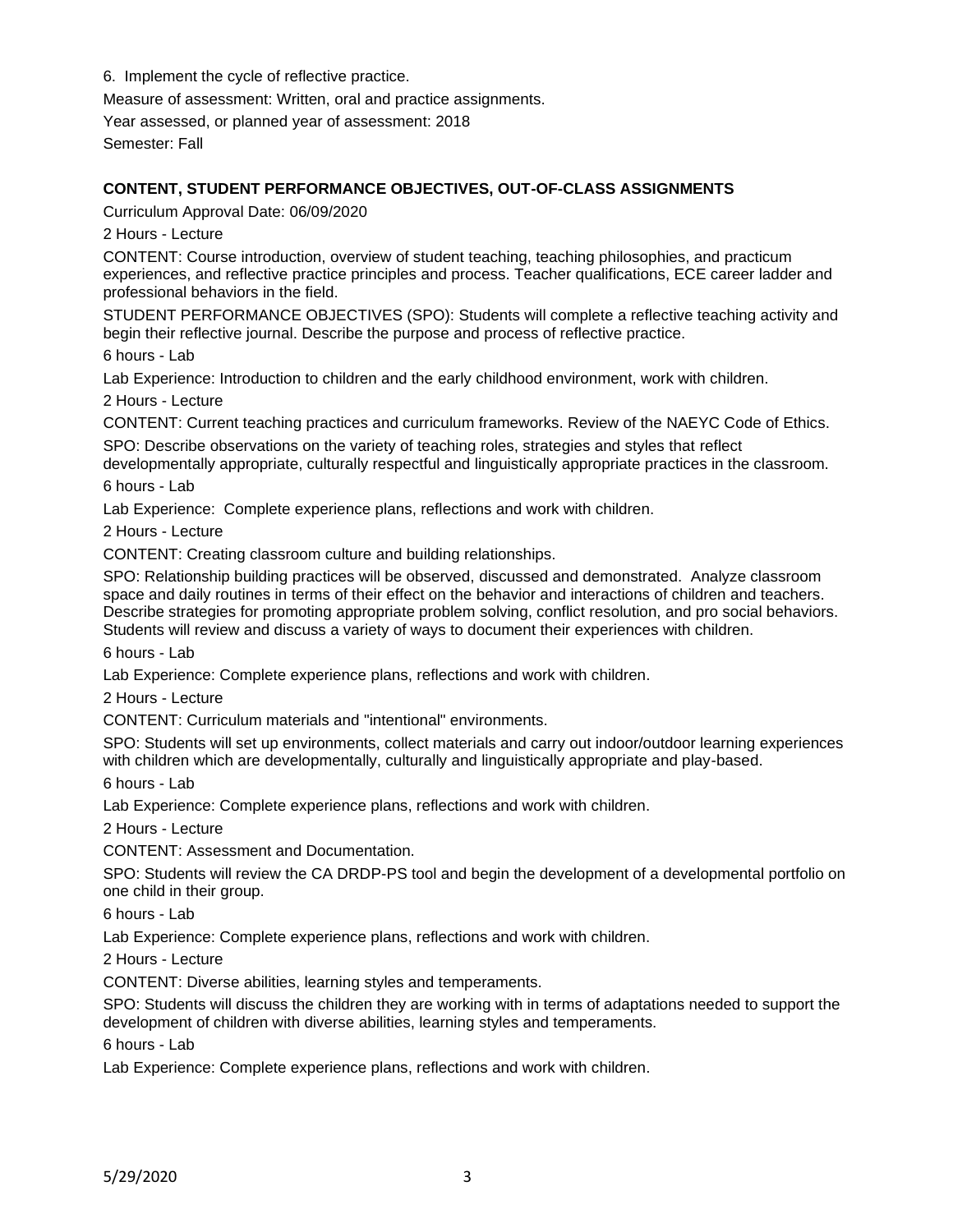2 Hours - Lecture

CONTENT: Assessment, written curriculum, and planning.

SPO: Students will review reflections on the environment and the children's usage of space, materials and activities to design curriculum.

6 hours - Lab

Lab Experience: Complete experience plans, reflections and work with children.

2 Hours - Lecture

CONTENT: Self-reflection and review.

SPO: Students will review all of their reflections and journal entries. After they critique their plans, documentations and journal entries students will set strategies for upcoming learning experiences in the classroom.

6 hours - Lab

Lab Experience: Complete experience plans, reflections and work with children.

2 Hours - Lecture

CONTENT: Record keeping and documentation.

SPO: Students utilize an assessment tool (DRDP and children's portfolios) to document, assess and track children?s progress.

6 hours - Lab

Lab Experience: Complete experience plans, reflections and work with children.

2 Hours - Lecture

CONTENT: Content Areas.

SPO: Review requirements of all the content areas and analyze the learning materials and program that meets the needs of the children enrolled. Content areas: language, literacy, math, science, social studies, visual and performing arts.

6 hours - Lab

Lab Experience: Complete experience plans, reflections and work with children.

2 Hours - Lecture

CONTENT: Developmental Domains.

SPO: Students will critique the classroom indoors and outdoors using the assessment tools.

6 hours - Lab

Lab Experience: Complete experience plans, reflections and work with children.

2 Hours - Lecture

CONTENT: Integration of content areas across the curriculum.

SPO: Review the experiences offered to the children this past week. Identify areas where the content areas were integrated and those areas needing improvement.

6 hours - Lab

Lab Experience: Complete experience plans, reflections and work with children.

2 Hours - Lecture

CONTENT: Environment as third teacher.

SPO: Students will examine the basic principles for use of materials and environments as invitations for focus and intentional learning opportunities.

6 hours - Lab

Lab Experience: Complete experience plans, reflections and work with children.

2 Hours - Lecture

CONTENT: Intention and Meaningful Teaching practices.

SPO: Students will describe teaching practices that are intentional and meaningful to children, families and colleagues.

6 hours - Lab

Lab Experience: Complete experience plans, reflections and work with children.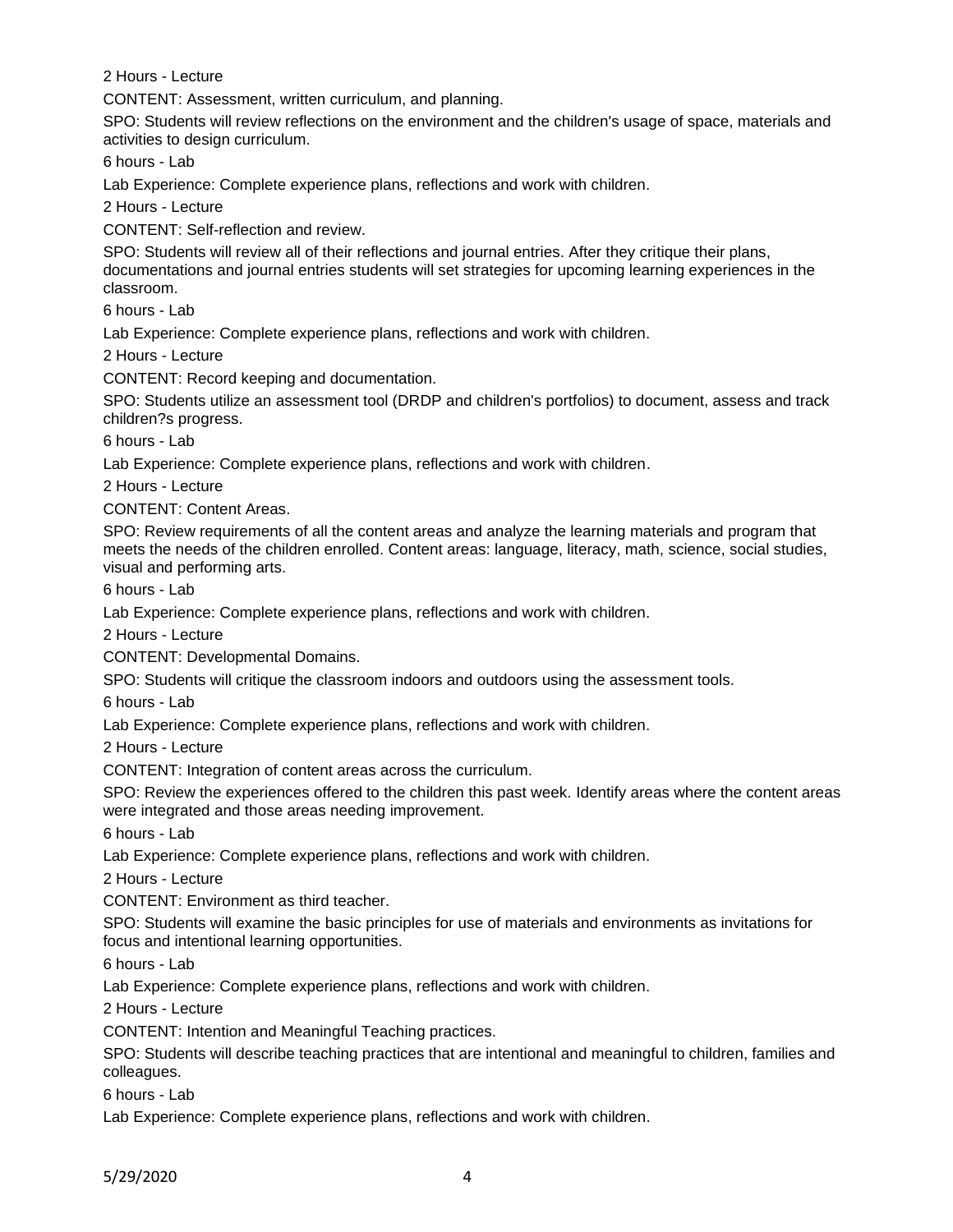2 Hours - Lecture

CONTENT: Preparing children for transition.

SPO: Students will share their child's developmental portfolio, assessments and documentation. Class will strategize ways to support children in transitions.

6 hours - Lab

Lab Experience: Complete experience plans, reflections and work with children.

2 hours - Lecture

CONTENT: Professional Development Skills. Re-Assessment: Beginning the cycle again.

SPO: Demonstrate professional and ethical behavior when interacting with children, families, coworkers and in written and verbal communication. Students will share their Professional Development Portfolio. Strategies for promoting children?s and families rights through advocacy. Review reflections and journal entries.

6 hours - Lab

Lab experience: Complete experience plans, reflections and work with children.

2 Hours

Final

## OUT OF CLASS ASSIGNMENTS:

## Required Outside Hours: 32

Assignment Description: OUT-OF-CLASS ASSIGNMENTS: Students will complete an observation of an ECE classroom and a self-assessment of their knowledge of developmentally appropriate classroom materials, activities and philosophies. Meet with placement site directors for an orientation and observation of the ECE professionals you will be working with. OUT-OF-CLASS ASSIGNMENTS: Pick one area of the center. Critique the materials, design and content for DAP, current research as well as focused learning opportunities. Design and implement one change in the area that would increase the children's focus and learning. OUT-OF-CLASS ASSIGNMENTS: Write a report on the critique completed in class based on the assessment tools. Design and implement changes that will promote development of all the domains. OUT-OF-CLASS ASSIGNMENTS: Add reading and writing to all areas in the classroom. OUT-OF-CLASS ASSIGNMENTS: Prepare a documentation panel on intentional learning opportunities. OUT-OF-CLASS ASSIGNMENTS: Finalize your child's portfolio. OUT-OF-CLASS ASSIGNMENTS: Complete your professional portfolio. OUT-OF-CLASS ASSIGNMENTS: Design a documentation panel to show parents what the children explored, discovered, learned during one recent experience. List the top 10 changes/improvements they would make after reviewing their reflections and journal entries. Prepare for the final.

## Required Outside Hours: 40

Assignment Description: OUT-OF-CLASS ASSIGNMENTS: Read Chapter 1. Students will review the philosophy statements from the placement sites and prepare their personal philosophy statement to guide their practices this semester. OUT-OF-CLASS ASSIGNMENTS: Read Chapter 2. Students diagram the classroom environments and identify areas where children, culture and families are visible. Students make a plan to enhance one area.OUT-OF-CLASS ASSIGNMENTS: Read Chapter 3. Students will write an observation report on one area of the environment and describe how the children use the area, the teacher's intention for activities in the area and compare the two. Analysis of the environment and how it is being used vs. the intention of the environment. Students will establish a strategy to strengthen the area to meet long term goals.OUT-OF-CLASS ASSIGNMENTS: Read Chapter 4. Set up the portfolio and documentation process using the DRDP-PS. Collect work samples and anecdotal notes.OUT-OF-CLASS ASSIGNMENTS: Read Chapter 5. Develop strategies for supporting the children with diverse abilities, learning styles and temperaments discussed in class. Set up experiences designed to meet these specific needs.OUT-OF-CLASS ASSIGNMENTS: Read Chapter 6. Document one complete cycle of lesson planning: observation, plan, implementation process, and evaluation.OUT-OF-CLASS ASSIGNMENTS: Read Chapter 7. Implement 3 of the strategies discussed in class. Prepare documentation panel for one area's experience.OUT-OF-CLASS ASSIGNMENTS: Read Chapter 8. Compare your child's portfolio with the preschool learning foundations and develop an activity that supports the child's development in one area.

# **METHODS OF INSTRUCTION:**

Lecture, discussions, observations, lab experiences with children.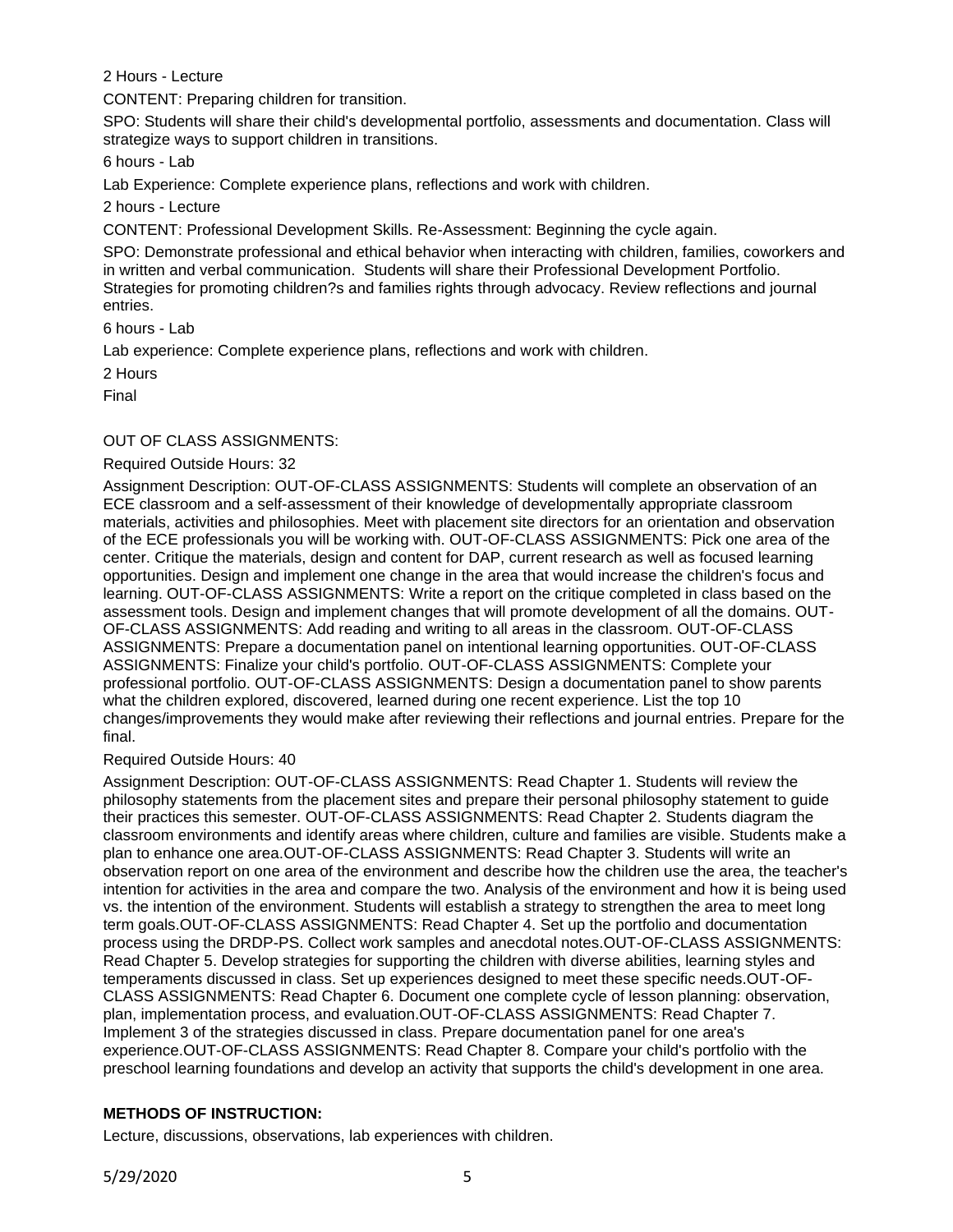# **METHODS OF EVALUATION:**

Writing assignments Percent of total grade: 20.00 % Percent range of total grade: 20 % to 25 % Written Homework, Reading Reports, Lab Reports Problem-solving assignments Percent of total grade: 10.00 % Percent range of total grade: 10 % to 25 % Homework, Field Work, Lab Reports, Other: Instructor observations during teaching assignments Skill demonstrations Percent of total grade: 50.00 % Percent range of total grade: 50 % to 55 % Field Work Other methods of evaluation Percent of total grade: 20.00 % Percent range of total grade: 20 % to 25 % Instructor observations during teaching

## **REPRESENTATIVE TEXTBOOKS:**

Required Representative Textbooks

Curtis and Carter.. Learning Together with Young Children. St. Paul, Minn:: Redleaf Press,,2014. D. Curtis, D. Lebo, W. Cividanes, M. Carter. Reflecting in Communities of Practice. St. Paul, MN: Redleaf Press,2013. ISBN: 987-1-60554-148-8

Reading Level of Text, Grade: 12th Verified by: MS Word